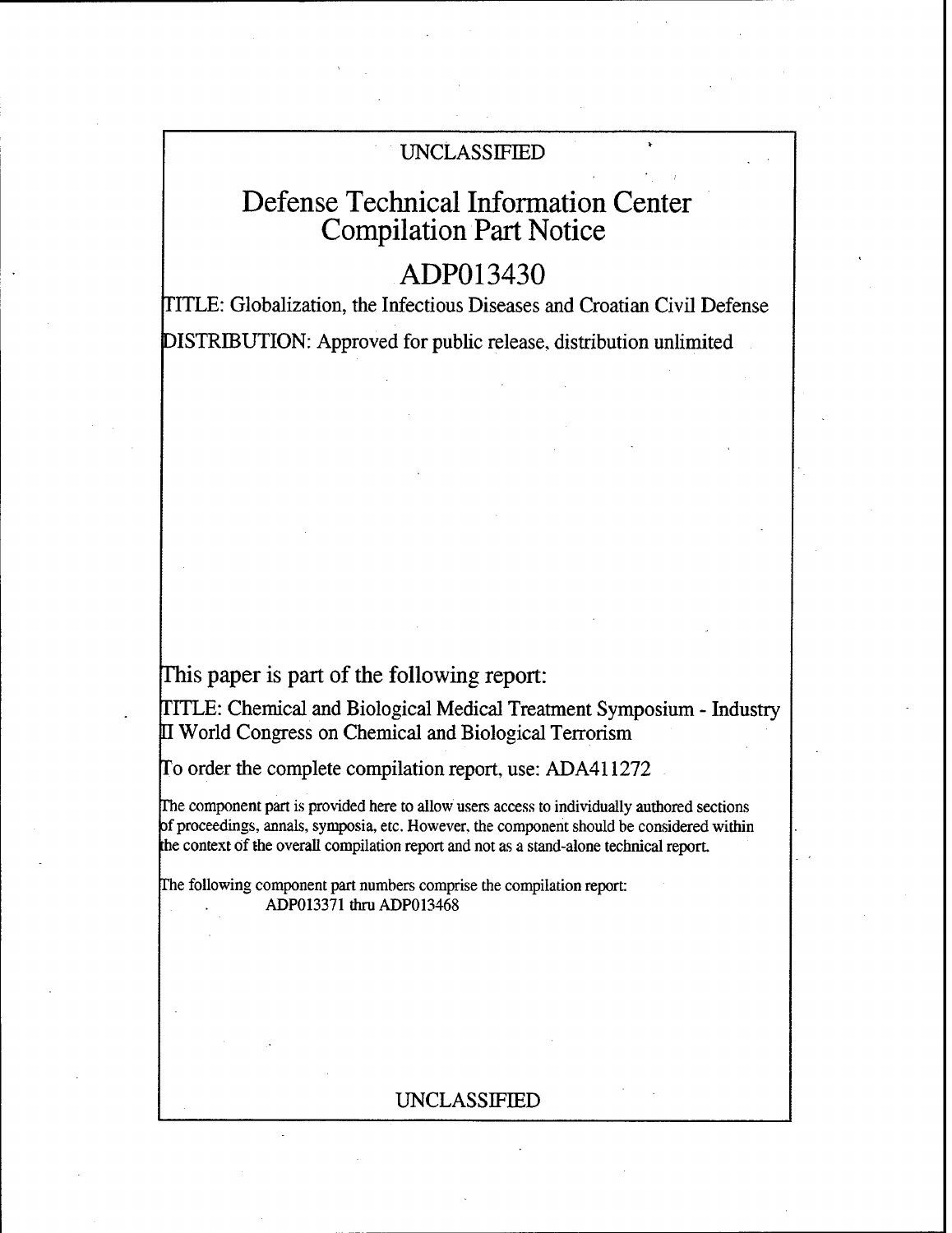# **61. GLOBALIZATION,** THE **INFECTIOUS** DISEASES **AND CROATIAN** CIVIL **DEFENSE**

Tomo Sugneti6, Nevenka Sugneti6, Ministry of the Interior of the Republic of Croatia 10000 Zagreb, Ilica 335, Croatia

## INTRODUCTION

Man's natural progress, including development of global science and technology increase. Republic of Croatia, like other countries in central, southern and eastern Europe. undergoing a war period, and a period of political, economic, social and the other transition. Change, however, has not been confined only to these various areas, but has affected all sectors economic, social, civil and military defense and specially, the health sector where a various infectious diseases play one of major role. One of areas where the effect of change is certainly being felt is in the global and health sector. The main feature of infectious diseases comes from their global occurrence. Infective diseases are permanent danger for population, environment and determinant of health status. In the past, infective diseases and great epidemics of infective diseases resulted in high incidence, morbidity and mortality and dominant ireverse effect. Therefore, the world community has to study these infections and try to develop efficient approaches to their diagnosis, prophylaxis and treatment. Civil defense, Health policy, the structure and organization of defense and health services and most importantly, health status have all been affected by the transition, which started in 1990 and still continuing.

#### METHODOLOGY

Working methods imply normative, analytical, comparative and system analysis method (1).

#### **DISCUSSION**

In the "global village" of the late twentieth century it is increasingly evident that the health of populations is dependent on numerous external factors, which include market forces, environmental hazardous accesses to as communications and technology and cultural influences (2). At the end twentieth century global transnational factors as macroeconomic prescription e.g. structural adjustment policies and "downsizing", trade, travel, migrations and demographic e.g. increased refugee populations growth. food security issues, environmental degradation and unsustainable world consumption patterns, global and local environmental health impact-long- term impact negative, technology, foreign policies based national self-interest, communication and media e.g. global advertising of harmfuil commodities such as tobacco, alcohol, psychoactive drugs - long-term impact negative marketing of health damaging behavior, erosion of cultural diversity and social cohesion, with various consequences and possible negative impact on health will be permanent danger for the Croatian population for life, environment and determinants of health status (2).

As a result of its geostrategical, general and defensive characteristic, the population and territory of Republic of Croatia can be exposed to danger from effect of natural, technological and war disasters. The effect of these disasters (including droughts, floods, fires and chemical contamination) can manifest in increased diseases and susceptibility to epidemics. Larger epidemics can occur in wartime as well as in peace (1). A part of continuing monitoring of Croatian populations health status and quality of life, in 2000. CNIOPH registrated ninety-six (96) larger epidemic of outbreaks with 2035 cases (3). In Republic of Croatia, the immunizable diseases have either totally disappeared (diphtheria,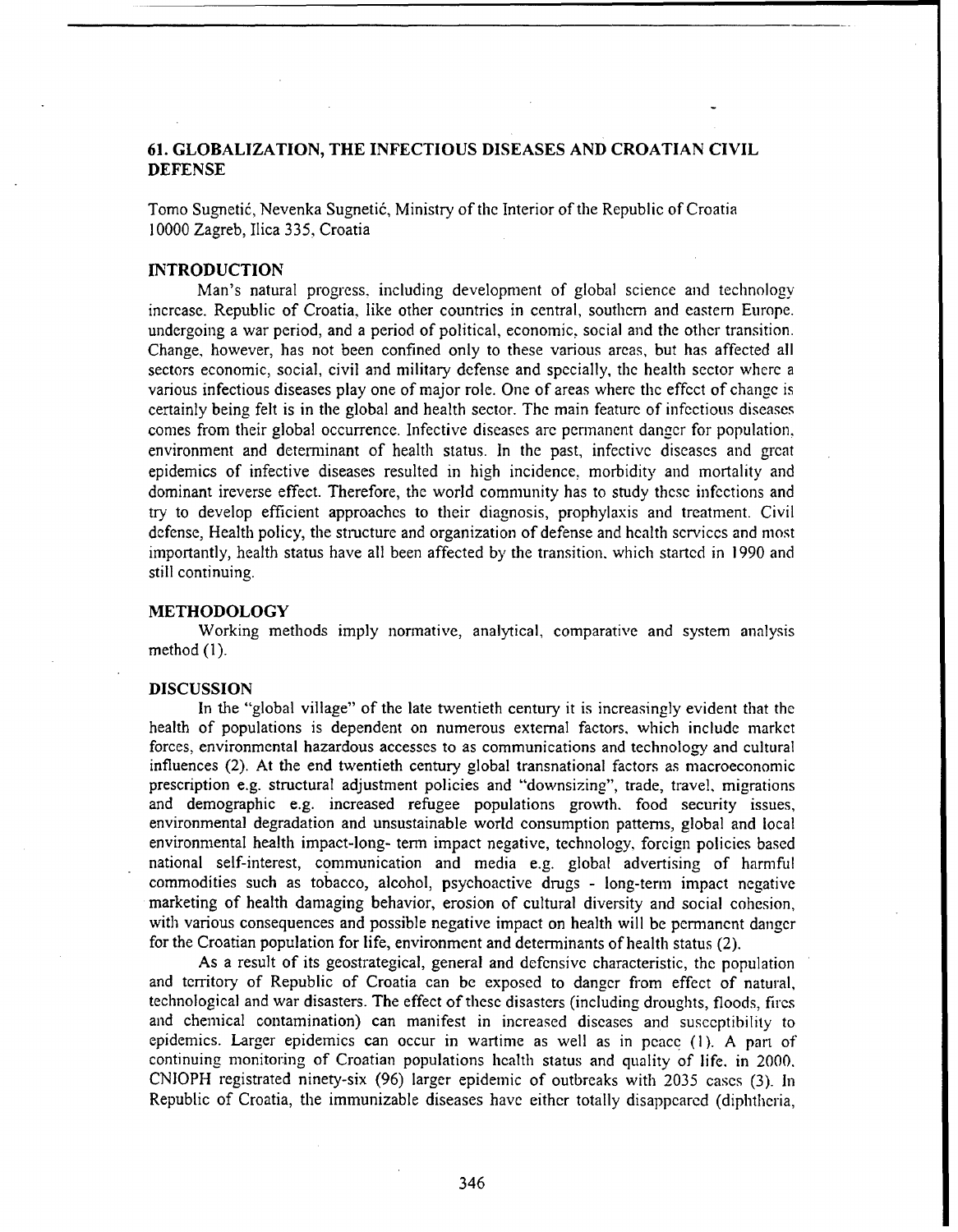poliomyelitis) or their incidence has been drastically reduced by riore than 95% (morbilli, parotitis, rubeola, pertussis, tetanus, tuberculosis) (4.3). In recent years the incidence of diseases of low standards of hygiene or living, i.e. typhus, bacillary dysentery and hepatitis A, has clearly regressed to the levels typical of developed countries. Stagnation of the incidence of tuberculosis in the past few years (due to war and its aftermath) was succeeded in 1999 by a favorable trend of continuing decline in the incidence (3.4). A very favorable low permanent and sporadic incidence is noted in venereal diseases syphilis and AIDS with gonorrhea also exhibiting a favorable decreases in the incidence and its maintenance too at a low sporadic level (3.4).

Very extensive diseases prevention measures through meat control taken by the Veterinary Service and antiepidemic interventions and preventive measures taken by the Health Service, have resulted in markedly fewer trichinosis cases (though still a sizable number) than in the previous time/years (4). In Croatia, the bacteriological diagnosis of tuberculosis had continued the declining trend in the number of new cases and relapses. Compared with the previous years, the number of resistant has declined (3.4). Today, in April 2001, in Croatia non-registrated diagnosis of BSE or diagnosis of Stomatitis aphtosa infectiosa, epizootica. Assessments and Plans for protecting civilians from the consequences of larger epidemic of infectious diseases and the other diseases requires the permanent engagement of health protection services in Croatia. From the technical standpoint, all anti epidemiological measures and parameters for threat assessment and planing for protection and consequences of larger epidemics of infectious diseases (preventive, operative, technical and organizational) will become even more significant. These measures can only be drafted through coordinated utilization of medical doctrine, legislation, international agreement and conventions and modem international standards (1). Communicable diseases or infectious diseases unknown in Europe for decades have re-emerged (Diphtheria) or imported cases (cholera, malaria) and whereas in the past epidemics were rare and confined mainly to other regions, they now contribute significantly to the overall incidence of such diseases worldwide. At the same time, new diseases have been spreading, and microbial resistance to some drugs makes the control of infectious diseases difficult. New diseases in animals also pose increased risks, one example being BSE (bovine spongiform encephalitis). In many countries, the incidence of tuberculosis is increasing and drug-resistant strains of the disease are spreading. AIDS incidence appears to have stabilized in most countries in western Europe, but an epidemic related to injecting drug use stills one the rise in some of these countries. In the NIS (newly independent states), HIV infection has been spreading rapidly to countries that were barely affected a few years ago. The incidence of syphilis and other STDs has also increased dramatically in almost all the NIS. Hepatitis B continues to have a large health and economic impact on all countries in the European Region. Overall mortality from infectious and parasitic diseases demonstrates a typical east-west gap.

Medical segment is a constituent part of the civil protection of the Republic of Croatia (1). The scope of work and field of competence of the civil defense is legally regulated by the Law on Internal Affairs, II A Civil Protection and those tasks stand in agreement with the  $\Pi$ Additional Protocol of the Geneva Conventions from August 12th 1949. (Protocol II, 1977) (5) and they implicitly include giving first aid, mitigation of the ground or epidemiological protection etc. Apart from those tasks, Civil defense had especially in peacetime and wartime the task to protect and rescue civilians during natural disasters and catastrophes in cases when the usual defense forces are not sufficient. The protection in those cases includes various activities in range from epidemiological protection to protection and rescuing in the case of contaminated ecosystem etc. Apart from medical contents of the civil defense implying first